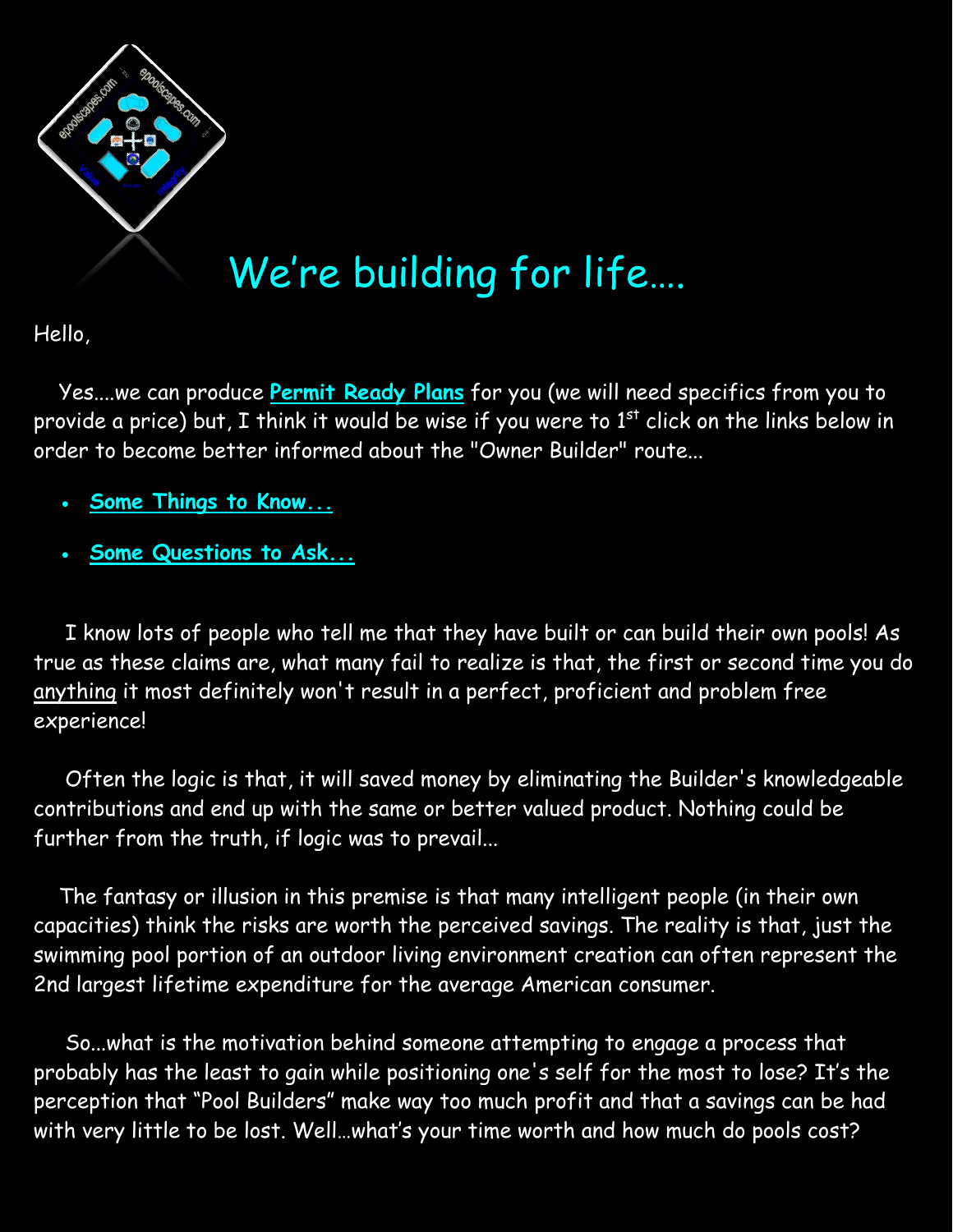## **2012's BEST PRICE POOLS**

- **[\\$20K 400 SF BASE POOL PRICE](http://www.epoolscapes.com/?attachment_id=3092)**
- **[\\$22K 500 SF BASE POOL PRICE](http://www.epoolscapes.com/?attachment_id=3097)**
- **[\\$24K 600 SF BASE POOL PRICE](http://www.epoolscapes.com/?attachment_id=3112)**

 Well...if you are still from the perspective that Builders are overpaid and our common sense approach to building a pool for you (at pretty close to our costs) seems out of line....we are still here to serve you!

We're quite capable of providing you just a plan, without the warranty, experience and advanced knowledge.

The problem is.... finding capable competent performers that will actually follow the plans correctly, instead of how they want to short-cut the process!

 If you still think that you can save more money managing a group of disconnected subscontractors rather than investing your time in your own paying profession, we're here to help you!

## **GOOD PLANS**

 Plans involve "calling out" information on clear and concise **[drawings](http://www.epoolscapes.com/wp-content/uploads/2011/01/Pool-Sample-Dimensional-Layout-SS.pdf)**, **[schematics](http://www.epoolscapes.com/wp-content/uploads/2011/01/D-SAMPLE-EQUIP.-PAD-2-SS.pdf)** and **[details](http://www.epoolscapes.com/wp-content/uploads/2011/01/GUNITE-WALL-DETAIL-SS.pdf)** that will obligate a selected sub-performer to a defined result. Not the sub's result but, yours! This is why putting together a refined **[specification](http://www.epoolscapes.com/wp-content/uploads/2011/01/P-1-BID-BASE-TEMPLETE-2011-SS.pdf)** is so crucial to accomplishing a great job, well done. Good plans get everyone on the same page!

 Filtration, pumping, automation, lighting, electrical, plumbing, **[operational functionality](http://www.epoolscapes.com/wp-content/uploads/2010/12/F-ELEMENTS-IN-DESIGN-SS.pdf)**, etc...can't all be left to unrefined expectations, if you want your project to result in measurable success!

 In expressing how you want the pool to perform on your plans you are connecting the hired performances to a stronger commitment, by exhibiting a clear and concise direction.

 **"A bad job doesn't look better just because you connected unrefined expectations to an unrefined plan of direction, at a cheaper price!."**